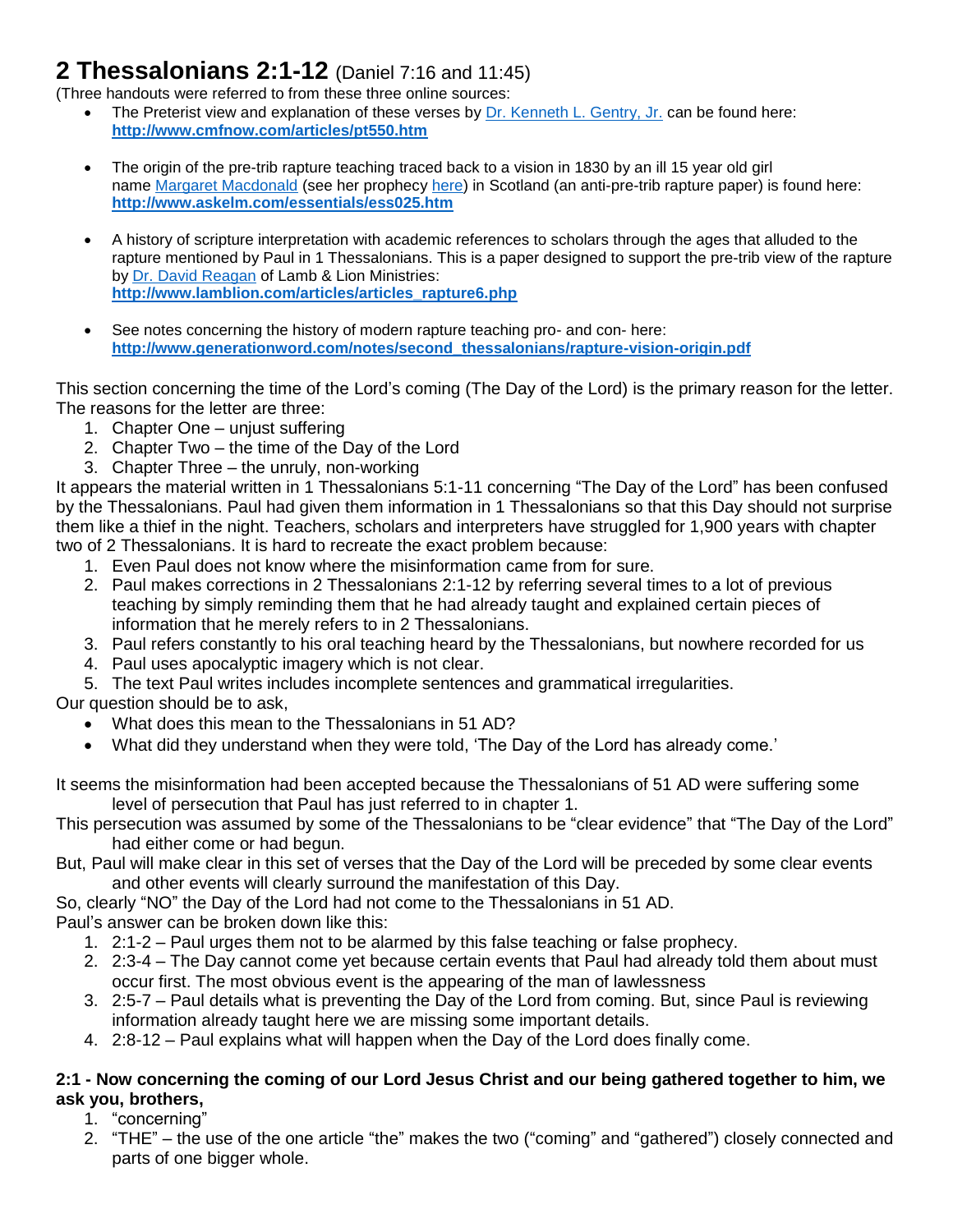- 3. "coming of our Lord"
- 4. "our being gathered together to him"
	- a. Reference back to Paul's words of comfort in 1 Thessalonians 4:16-17 concerning the *harpadzo* or the rapture.
	- b. Jesus referred to gathering his elect in Matthew 24:31 and Mark 13:27.

## **2:2 - not to be quickly shaken in mind or alarmed, either by a spirit or a spoken word, or a letter seeming to be from us, to the effect that the day of the Lord has come.**

- 1. "quickly shaken in mind"
	- a. "shaken" refers to the "tossing of the sea" or the "swell of the sea" (used in Heb. 12:26).
		- i. An example would be a docked ship shaken loose from its moorings
		- ii. "shaken" is aorist infinitive indicating a sudden shock that would knock them off balance
	- b. "mind" is correctly translated "from your mind" so it would say "shaken from your mind"
		- i. "mind" is nous which is used to indicate "soberness", "sense", "balanced judgment"
			- ii. They have been "shaken from logic and good judgment"
- 2. "alarmed" is *throeisthai* from *throos* meaning "clamor".
	- a. They have been "unsettled" and "thrown into confusion"
	- b. "alarmed" is present infinitive which indicates a continuing condition of being disturbed creating continuous worry.
	- c. Together "shaken" and "alarmed" are referring to both "sudden shock" and "continuous agitation" that the Thessalonians have been dealing with.
- 3. Paul lists three potential sources of the false teaching and the confusion, but he does not commit to any one of the three:
	- a. "spirit" refers to a prophecy from one of the members of the church
	- b. "word" refers to a sermon, lesson, or teaching
	- c. "letter" refers to a letter credited to Paul, but in was really a forgery (or, possibly a misunderstanding or misinterpretation of 1 Thessalonians)
- 4. It seems that Paul might have a hunch that the false information came from a prophecy because:
	- a. Paul anticipated confusion concerning prophecy in 1 Thessalonians 5:19-22
	- b. Paul ends this section of teaching in 2 Thessalonians 2:15 encouraging the Thessalonians to:
		- i. "stand firm"
		- ii. "hold to the teachings" they received from Paul by:
			- 1. "word of mouth" or "spoken word"
			- 2. "letter"
			- 3. But, he DOES NOT say "prophecy" or "spiritual utterance"
- 5. "The day of the Lord"
	- a. The Day of the Lord was more than Jesus coming back to earth, since this would have been easy to prove or disprove.
	- b. The Day of the Lord was multifaceted episode that included many events.
	- c. So, the false report was saying that these events had already began to occur
	- d. Jesus taught this same way in Mark 13
- 6. "has come" is the verb *enesteken*:
	- a. Does not refer to imminence of this event as is translated in the  $KJ \rightarrow$  "is at hand" (although Vincent quotes Lightfoot who says it does.)
	- b. Refers to the actual presence of the Day of the Lord
	- c. The Day of the Lord is not merely a 24 hour period, but an involved period of time complete with a number of events and details that include:
		- i. The Second Coming
		- ii. Judgments
		- iii. Gathering of Israel
		- iv. Etc.
	- d. The period of time immediately before the Day of the Lord will include a time of distress:

#### **2:3 – Let no one deceive you in any way. For that day will not come, unless the rebellion comes first, and the man of lawlessness is revealed, the son of destruction.** .

- 1. "deceive" the Greek word means to both make a false impression and then lead astray.
- 2. "that day will not come, unless"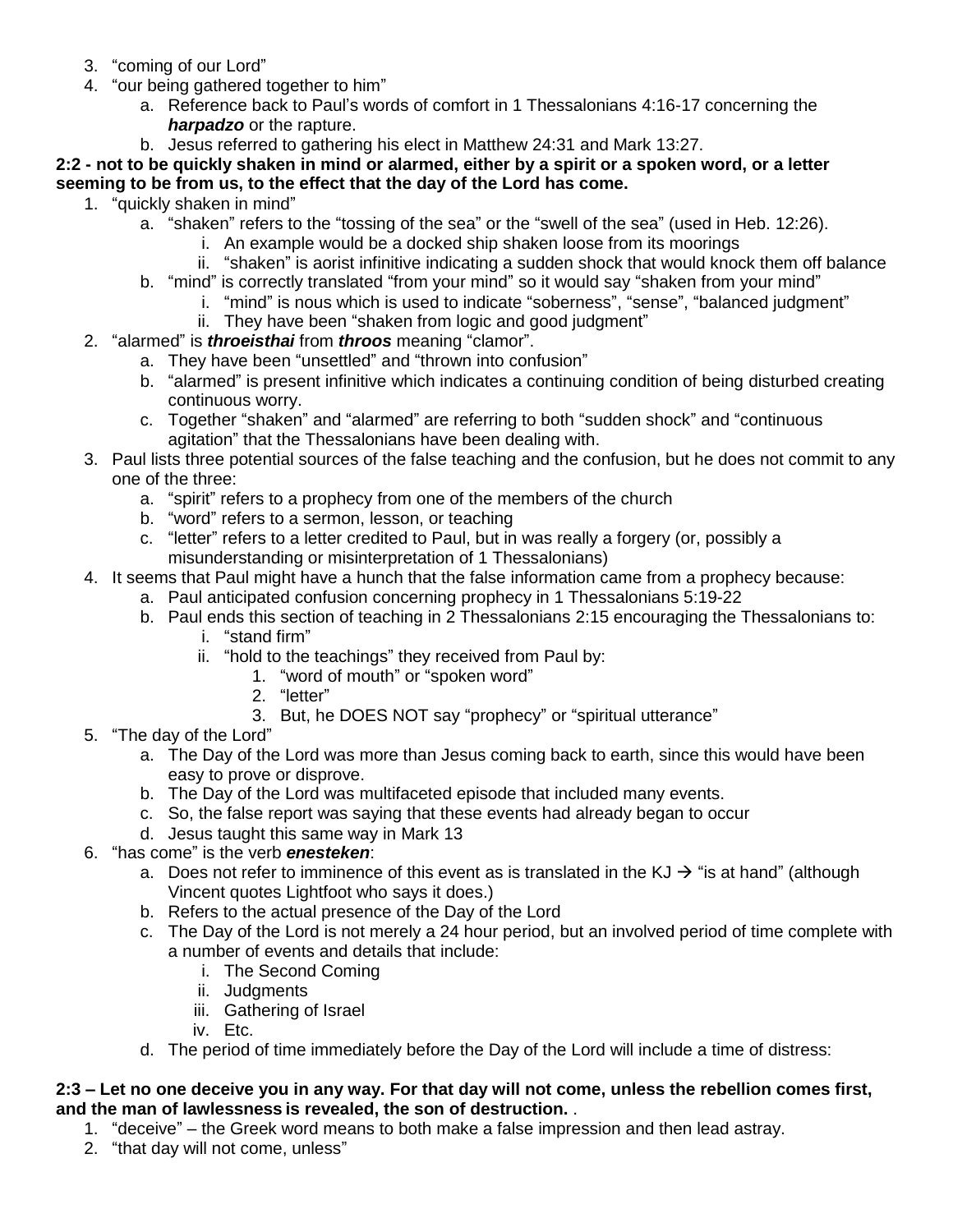- 3. Two events are given as needing to yet occur before The Day of the Lord could take place:
	- a. "the rebellion" is apostasia
		- i. Used in NT here and Acts 21:21
	- b. "the man of lawlessness is revealed"
- 4. "revealed"
- 5. "The man of lawlessness"
	- a. Meaning
	- b. Historical options:
		- i. Caligula
		- ii. Titus
		- iii. Simon Magus
		- iv. Nero
		- v. Pope of Rome
		- vi. Martin Luther
		- vii. Muhammad
- 6. "the son of destruction"

#### **2:4 - who opposes and exalts himself against every so-called god or object of worship, so that he takes his seat in the temple of God, proclaiming himself to be God.**

- 1. Examples in history:
	- a. OT prophets identify pagan kings who considered themselves a god.
	- b. Roman general Pompey entered the Most Holy Place in Jerusalem in 63 BC
	- c. In 40 AD Emperor Caligula tried to set up a statue of himself in the Temple's Most Holy Place
- 2. Biblically Jesus referred to this when he himself referred to Daniel:
	- a. Matthew 24:15 -
	- b. Daniel 9:27 -

# **2:5 - Do you not remember that when I was still with you I told you these things?**

1. "used to tell you" - imperfect tense of the verb *elegon* so this verb and its tense stress the repeated action indicating it was Paul's custom to say these things over and over and over about the man of lawlessness.

# **2:6 - And you know what is restraining him now so that he may be revealed in his time.**

- 1. Augustine writes concerning this verse: "I confess that I am entirely ignorant of what he means to say."
- 2. The "thing" that restrains or the "person" who restrains?
	- a. 2:6 says "what is restraining" which is referring to a "thing" in the Greek since it is neuter.
	- b. 2:7 says "the one who now restrains" is masculine in the Greek referring to a "person"
- 3. Who/What is the restrainer? Here is a brief list of historical teachings:
	- a. The Roman Empire
	- b. The Roman Emperor
	- c. Law and Order
	- d. Political Leaders in general
	- e. Proclamation of the Gospel
	- f. The proclaimers of the Gospel (even, Paul)
	- g. Power of God
	- h. God
	- i. Presence of the Church
	- j. Presence of the Holy Spirit in the Church
	- k. Force of Evil
	- l. Satan
	- m. False Prophecy
	- n. False Prophet
	- o. The Jewish Nation
	- p. James of Jerusalem
	- q.